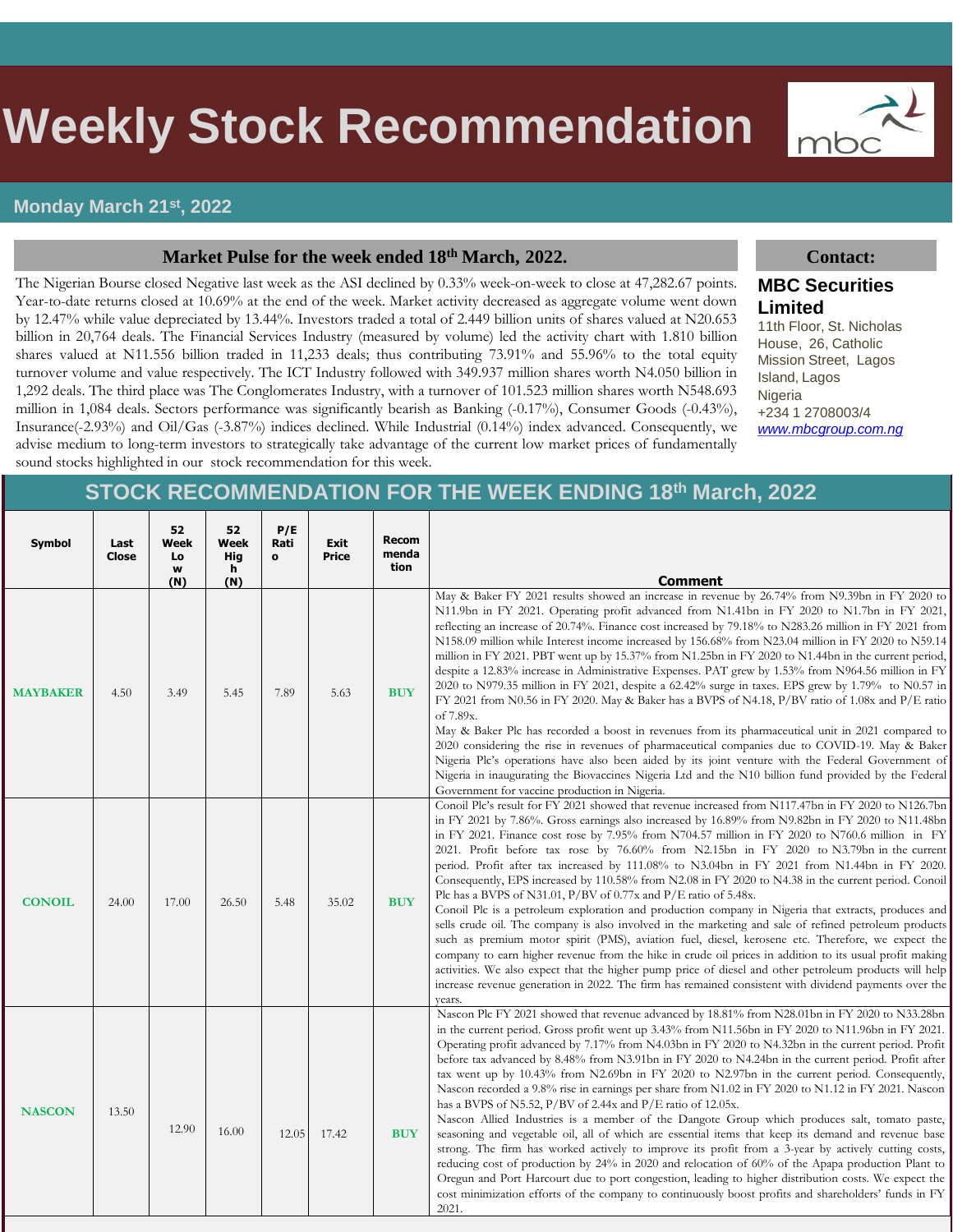# **WEEKLY STOCK RECOMMENDATION**

| Symbol          | Last<br>Clos<br>е | 52<br>Week<br>Lo<br>w<br>(N) | 52<br>Week<br>Hig<br>h<br>(N) | P/E<br>Ratio | Е<br>xi<br>t<br>P | <b>Recom</b><br>menda<br>tion | <b>Comment</b>                                                                                                                                                                                                                                                                                                                                                                                                                                                                                                                                                                                                                                                                                                                                                                                                                                                                                                                                                                                                                                                                                                                                                                                                                                                                                                                                                                                                                                                                                                                                                                                                                              |
|-----------------|-------------------|------------------------------|-------------------------------|--------------|-------------------|-------------------------------|---------------------------------------------------------------------------------------------------------------------------------------------------------------------------------------------------------------------------------------------------------------------------------------------------------------------------------------------------------------------------------------------------------------------------------------------------------------------------------------------------------------------------------------------------------------------------------------------------------------------------------------------------------------------------------------------------------------------------------------------------------------------------------------------------------------------------------------------------------------------------------------------------------------------------------------------------------------------------------------------------------------------------------------------------------------------------------------------------------------------------------------------------------------------------------------------------------------------------------------------------------------------------------------------------------------------------------------------------------------------------------------------------------------------------------------------------------------------------------------------------------------------------------------------------------------------------------------------------------------------------------------------|
| <b>WAPCO</b>    | 24.00             | 20.05                        | 28.80                         | 7.57         | 31.66             | <b>BUY</b>                    | Wapco Plc FY 2021 results showed that revenue grew by 27.11% from N230.57bn in FY 2020 to<br>N293.09bn in FY 2021. Similarly, gross profit went up by 30.98% to N142.58bn in FY 2021 from<br>N108.86bn in FY 2020. Profit from operations rose by 42.55% from N45.67bn in FY 2020 to<br>N65.11bn in FY 2021. Profit before tax grew by 65.69% to N37.57bn in FY 2021 from N62.25bn in<br>FY 2020, on the back of a 45.66% decline in finance cost. Profit after tax rose by 65.37% from<br>N30.84bn in FY 2020 to N51bn in FY 2021. Consequently, Earnings per share increased by 66%,<br>from N1.91 in FY 2020 to N3.17 in FY 2021. Wapco has a BVPS of N23.50, $P/BV$ of 1.02x and $P/E$<br>ratio of 7.57x.<br>We are positive about the 2022 outlook for WAPCO, as the company continues to restructure its<br>balance sheet to improve performance. We also expect Cost of Sales growth to come lower compare<br>to revenue growth, hence, gross margin is expected to be strengthen. The expectation for lower cost<br>of sales rest on the back of the aggressive cost optimization strategy that the company has embarked<br>on since the beginning of the previous year.                                                                                                                                                                                                                                                                                                                                                                                                                                                            |
| <b>MTNN</b>     | 205.50            | 157.00                       | 209.90                        | 14.01        | 278.06            | <b>BUY</b>                    | MTNN's FY 2021 results showed an increase in revenue by 22.87% from N1.35trn in FY 2020 to<br>N1.65trn in FY 2021. Operating profit advanced from N426.71bn in FY 2020 to N584.75bn in FY<br>2021, reflecting an increase of 37.04%. Profit before tax went up by 46.11% from N298.87bn in FY<br>2020 to N436.69bn in the current period. Profit after tax grew by 45.53% from N205.21bn in FY 2020<br>to N298.65bn in FY 2021, despite a 45.53% surge in taxes. EPS grew by 45.54% to N14.67 in FY 2021<br>from N10.08 in FY 2020. MTNN has a BVPS of N13.02, $P/BV$ of 15.79x and $P/E$ ratio of 14.01x.<br>MTN is a Information and Communication Technology (ICT) firm poised for interesting<br>developments that will reposition it to deepen its growth in Nigeria's economy. The firm holds the<br>largest market share in the telecommunications sector and has constantly expanded its services to<br>increase mobile and internet penetration across Nigeria. MTN pledged \$1.4 billion in network<br>infrastructure investment over the next 3 years in Nigeria and received CBN's approval to launch a<br>Payment Service Bank (PSB), launching the firm into the financial services sector. We are optimistic<br>that this will increase their customer base over the years thereby improving their earnings for the<br>benefit of the company and its shareholders.                                                                                                                                                                                                                                                          |
| <b>AFRIPRUD</b> | 6.00              | 4.90                         | 8.15                          | 8.45         | 6.81              | <b>HOLD</b>                   | Afriprud Plc's result for FY 2021 showed that Gross Earnings advanced from N3.51bn in FY 2020 to<br>N3.52bn in FY 2021 by 0.37%. Interest income dropped by 12.45% from N2.45bn in FY 2020 to<br>N2.14bn in FY 2021. Operating profit rose by 1.12% to N2.09bn in the current period from N2.07bn<br>in FY 2020. Profit before tax went up by 1.31% from N1.98bn in FY 2020 to N2.01bn in the current<br>period. Profit after tax declined by 2.17% to N1.41bn in the current period from N1.45bn in FY 2020.<br>Consequently, Earnings per share went down by 1.39% from N0.72 in FY 2020 to N0.71 in the<br>current period. Afriprud has a BVPS of N4.39, P/BV of 1.37x and P/E ratio of 8.45x.<br>Africa Prudential Registrars Plc is a share registration service provider, which specializes in customer-<br>focused service delivery for corporate organizations. The Company renders share registration services<br>to both public and private companies. Its products include E-Dividend, E-Offer, e-Registrar Solutions<br>(eRS), E-Replacement and On-going Offers. The E-Dividend allows direct crediting of investors bank<br>account with their dividend, which replaces the conventional dividend payment process burdened with<br>warrant printing, posting and returned unclaimed. The E-Offer allows direct crediting of investors<br>central securities clearing system (CSCS) account with allotted units after public offer, right and scrip<br>issue, which replaces the conventional method of generating share certificates for the investors. The<br>eRS portal allows access to information, anytime and anywhere. |
| <b>GTCO</b>     | 26.20             | 23.90                        | 33.00                         | 4.27         | 31.00             | <b>BUY</b>                    | GTCO Plc FY 2021 showed that interest income declined by 11.25% from N300.74bn in FY 2020 to<br>N266.89bn in the current period. Net interest income went down 13.03% from N253.67bn in FY 2020<br>to N220.61bn in FY 2021. Profit before tax declined by 6.97% from N238.1bn in FY 2020 to<br>N221.5bn in the current period. Profit after tax went down by 13.21% from N201.44bn in FY 2020 to<br>N174.84bn in the current period. Consequently, GTCO recorded a 13.64% fall in earnings per share<br>from N7.11 in FY 2020 to N6.14 in FY 2021. GTCO has a BVPS of N30.01, P/BV of 0.87x and P/E<br>ratio of 4.27x.<br>GTCO's 2021 performance was affected by the restructuring of the company into a holdco structure<br>due to declining interest income quarter after quarter and low yields on investment securities.<br>However, quarter on quarter, GTCO recorded positive performance following double-digit reductions<br>in loan loss provisions and operating expense. However, we maintain a positive outlook in 2022 as we<br>look forward to the earnings on GTCO's more recent expansion activities into other financial services<br>in a bid to increase revenue stream and profitability.                                                                                                                                                                                                                                                                                                                                                                                                                               |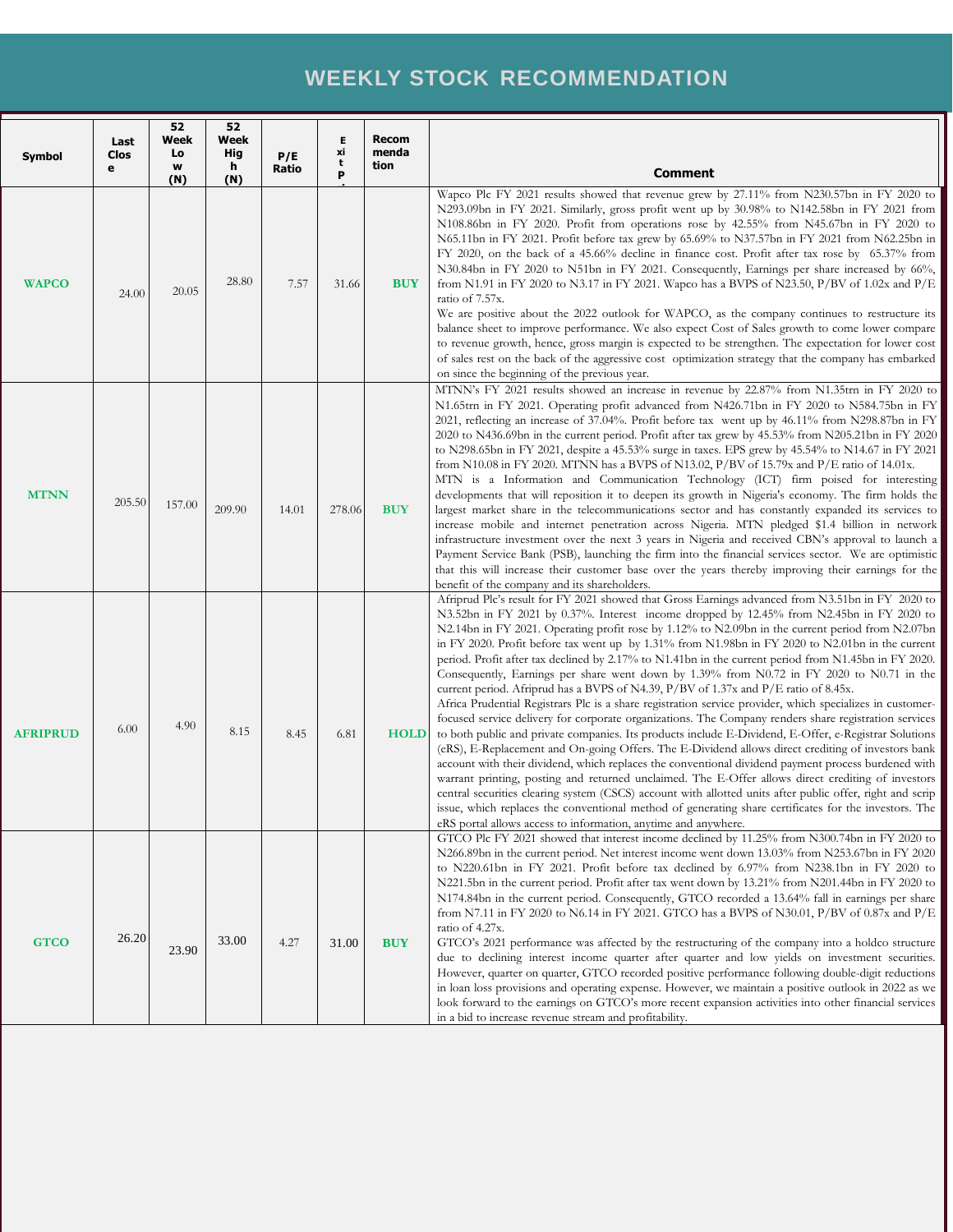| <b>FLOURMILL</b> | 32.00  | 27.00  | 35.35  | 6.00 | 35.52  | <b>HOLD</b> | Flour Mill Plc's result for Q3 2021 showed that revenue increased from N555.34bn in Q3<br>2020 to N824.98bn in Q3 2021 by 48.55%. Gross earnings also increased by 10.73% from<br>N72.45bn in Q3 2020 to N80.22bn in Q3 2021. Finance cost rose by 8.02% from N14.93bn<br>in Q3 2020 to N16.12bn in Q3 2021. Profit before tax increased by 6.97% from N23.61bn in<br>Q3 2020 to N25.25bn in the current period. Profit after tax expanded by 9.4% to N17.05bn<br>in the current period from N15.58bn in Q3 2020. Consequently, Earnings per share went up<br>by 3.9% from N3.85 in Q3 2020 to N4.00 in the current period. Flour Mill Plc has a BVPS<br>of N45.11, $P/BV$ of 0.71x and $P/E$ ratio of 6.00x.<br>Flourmill Plc has shown that the company's strong product offerings in the value segments<br>and their cost optimization strategies, helped offset the impact of the weakening consumer<br>spending in the economy, disruptions to the supply chain and the existing currency risks in<br>their export segment. Accordingly, their Food, Agro Allied and Sugar revenue segments grew<br>as the company continues to deepen their market share amidst competing brands.                                                                                                                 |
|------------------|--------|--------|--------|------|--------|-------------|---------------------------------------------------------------------------------------------------------------------------------------------------------------------------------------------------------------------------------------------------------------------------------------------------------------------------------------------------------------------------------------------------------------------------------------------------------------------------------------------------------------------------------------------------------------------------------------------------------------------------------------------------------------------------------------------------------------------------------------------------------------------------------------------------------------------------------------------------------------------------------------------------------------------------------------------------------------------------------------------------------------------------------------------------------------------------------------------------------------------------------------------------------------------------------------------------------------------------------------------------------------------------------------------------------|
| <b>UBA</b>       | 8.65   | 6.75   | 8.85   | 2.55 | 10.57  | <b>BUY</b>  | UBA Plc FY 2021 result showed that Interest income advanced by 10.84% from N427.86bn<br>in FY 2020 to N474.26bn in the current period. Net interest income increased by 22.06% to<br>N316.71bn in FY 2021 from N259.47bn in FY 2020. The increase in net interest income was<br>driven by the rise in interest income and a 6.44% drop in the interest expense. In a similar<br>tune, operating income increased by 14.39% from N376.03bn in FY 2020 to N430.13bn in<br>the current period. Profit before tax increased by 20.29% to N153.07bn in the current period<br>from N127.26bn in FY 2020. Likewise, profit after tax advanced by 8.72% from N109.16bn<br>in FY 2020 to N118.68bn in FY 2021 despite a 90% increase in tax expense. Consequently,<br>earnings per share went up by 9.35% from N3.10 in FY 2020 to N3.39 in FY 2021. UBA has<br>a BVPS of N23.53, P/BV of $0.37x$ and P/E ratio of 2.55x.<br>The bank remained well capitalized and determined to successfully drive financial inclusion to<br>the continent through its innovative products and vast network. Going forward in 2022, we<br>expect sustainability in the growth recorded in the banking sector through stable policies and<br>technology integration which will aid banks to maximize growth potentials.         |
| <b>TOTAL</b>     | 264.90 | 135.90 | 264.90 | 5.38 | 298.24 | <b>HOLD</b> | Totalenergies Plc's result for FY 2021 showed that revenue increased from N204.72bn in FY<br>2020 to N341.17bn in FY 2021 by 66.65%. Gross earnings also increased by 78.84% from<br>N30.75bn in FY 2020 to N54.99bn in FY 2021. Finance cost dropped by 38.73% from<br>N2.89bn in FY 2020 to N1.77bn in FY 2021. Profit before tax rose by 759% from<br>N2.91bn in FY 2020 to N24.99bn in the current period. Profit after tax increased by<br>710.58% to N16.73bn in FY 2021 from N2.06bn in FY 2020. Consequently, EPS increased<br>by 710% from N6.08 in FY 2020 to N49.26 in the current period. Totalenergies Plc has a<br>BVPS of N122.17, P/BV of 2.17x and P/E ratio of 5.38x.<br>Totalenergies Plc was the main driver for NGX Oil & Gas - the best performing index in<br>2021. The company generates maximum revenue from the Network segment which includes<br>sales to service stations. We expect the removal of PMS subsidy and subsequent increase in<br>fuel prices to increase revenue generation in 2022. The firm has remained consistent with<br>dividend payments over the years regardless of performance, and has, in recent times, paid<br>out 100% of EPS to meet up dividend payment. With the impressive FY earnings, we also<br>expect higher dividends for shareholders. |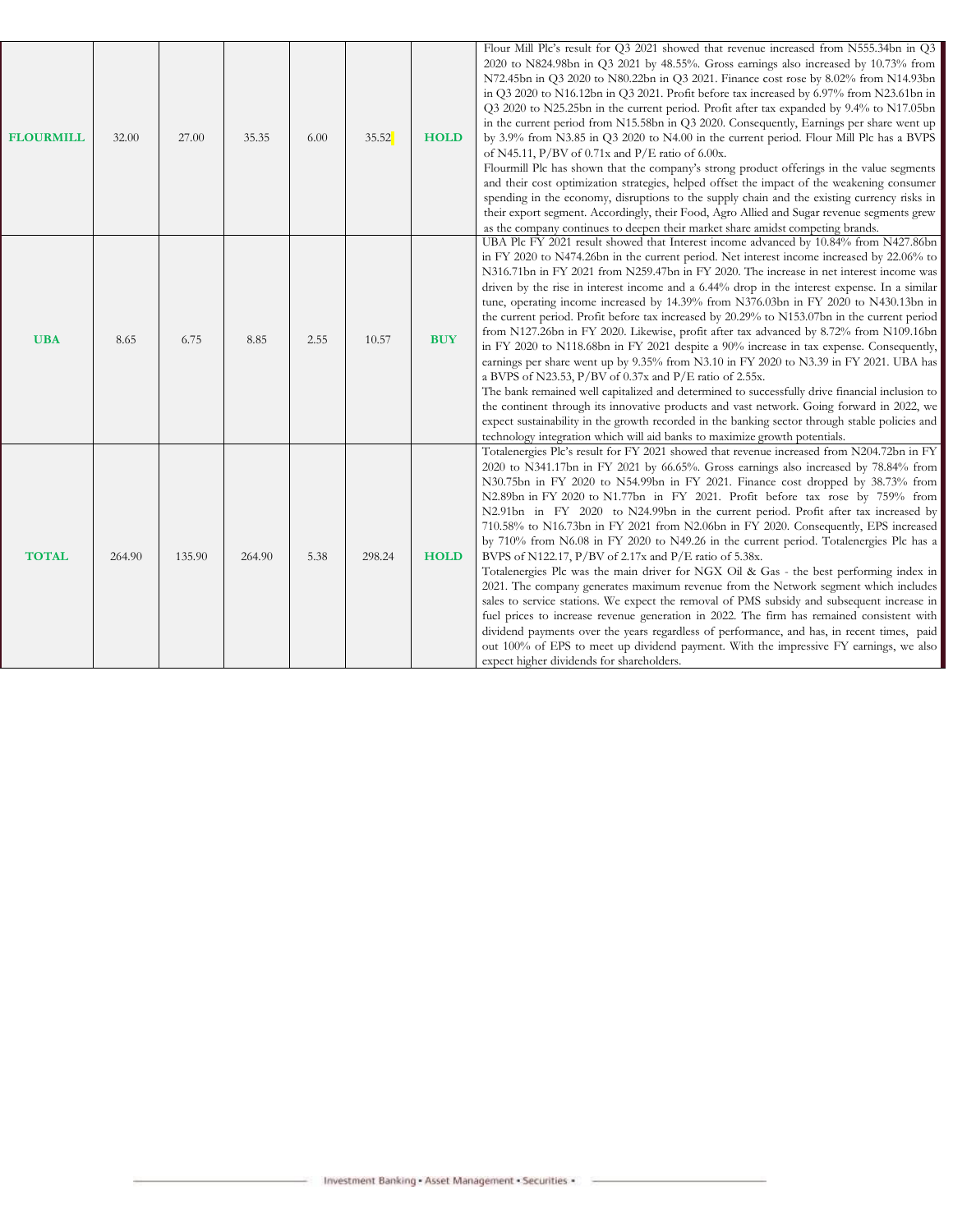### **EUROBONDS**

| <b>SYMBOL</b>             | <b>PRICE</b> | <b>COUPON</b> | <b>YIELD</b> | <b>MATURITY</b>  |
|---------------------------|--------------|---------------|--------------|------------------|
| <b>FIDELITYBANK</b>       | 103.37       | 10.50%        | 5.49%        | <b>OCT 2022</b>  |
| <b>ZENITH BANK PLC II</b> | 101.50       | 7.38%         | 2.65%        | MAY 2022         |
| <b>UBA PLC</b>            | 101.50       | 7.75%         | 3.31%        | <b>JUNE 2022</b> |
| <b>FBNH</b>               | 105.00       | 8.625%        | 7.07%        | <b>FEB 2025</b>  |
| <b>SEPLAT</b>             | 100.50       | 7.75%         | 7.60%        | <b>NOV 2026</b>  |
| <b>ACCESS</b>             | 99.50        | 6.125%        | 6.25%        | <b>MAR 2026</b>  |
|                           |              |               |              |                  |

## **MACRO ECONOMIC INDICATORS**

| <b>PARAMETER</b>              | <b>CURRENT</b> | <b>PREVIOUS</b> |
|-------------------------------|----------------|-----------------|
| GDP (%)                       | 3.98%          | 4.03%           |
| <b>NSE ASI (YTD)</b>          | 10.69%         | 11.05%          |
| <b>INFLATION (%)</b>          | 15.70          | 15.60           |
| <b>UNEMPLOYMENT (%)</b>       | 33.33          | 33.33           |
| <b>MPR (%)</b>                | 11.50          | 11.50           |
| <b>FX RESERVES (US \$ BN)</b> | 39.70          | 39.77           |
| <b>BRENT CRUDE (US \$)</b>    | 107.93         | 112.67          |

### **FIXED INCOME MARKET RATES**

| <b>TENOR</b> | <b>CURRENT</b><br>ŒN | <b>DDEVTALIC</b> |
|--------------|----------------------|------------------|

#### **TREASURY BILLS RATES**

| <b>91-DAY</b>  | $3.00\%$ - 3.50%  | $3.00\% - 3.50\%$ |
|----------------|-------------------|-------------------|
| <b>182-DAY</b> | $4.50\% - 6.00\%$ | $4.50\% - 5.00\%$ |
| 364-DAY        | 7.00% - 7.50%     | $6.50\% - 7.00\%$ |

#### **FGN BOND RATES**

| <b>5-YEAR FGN BOND</b> | 11.10% | 11.24% |
|------------------------|--------|--------|
| 10-YE<br>FGN ROND      | 10.77% | 10.40% |

**The contents of this publication serve as a matter of information only and do not represent an advice to buy or sell stock. MBC Securities Limited does not bear liability for trading actions based on information contained in this publication. For further enquires please call +234-1-2708003-4, or E-mail us at [enquiries@mbcgroup.com.ng](mailto:enquiries@mbcgroup.com.ng) and [infor@mbcgroup.com.ng](mailto:infor@mbcgroup.com.ng)**

Investment Banking - Asset Management - Securities -